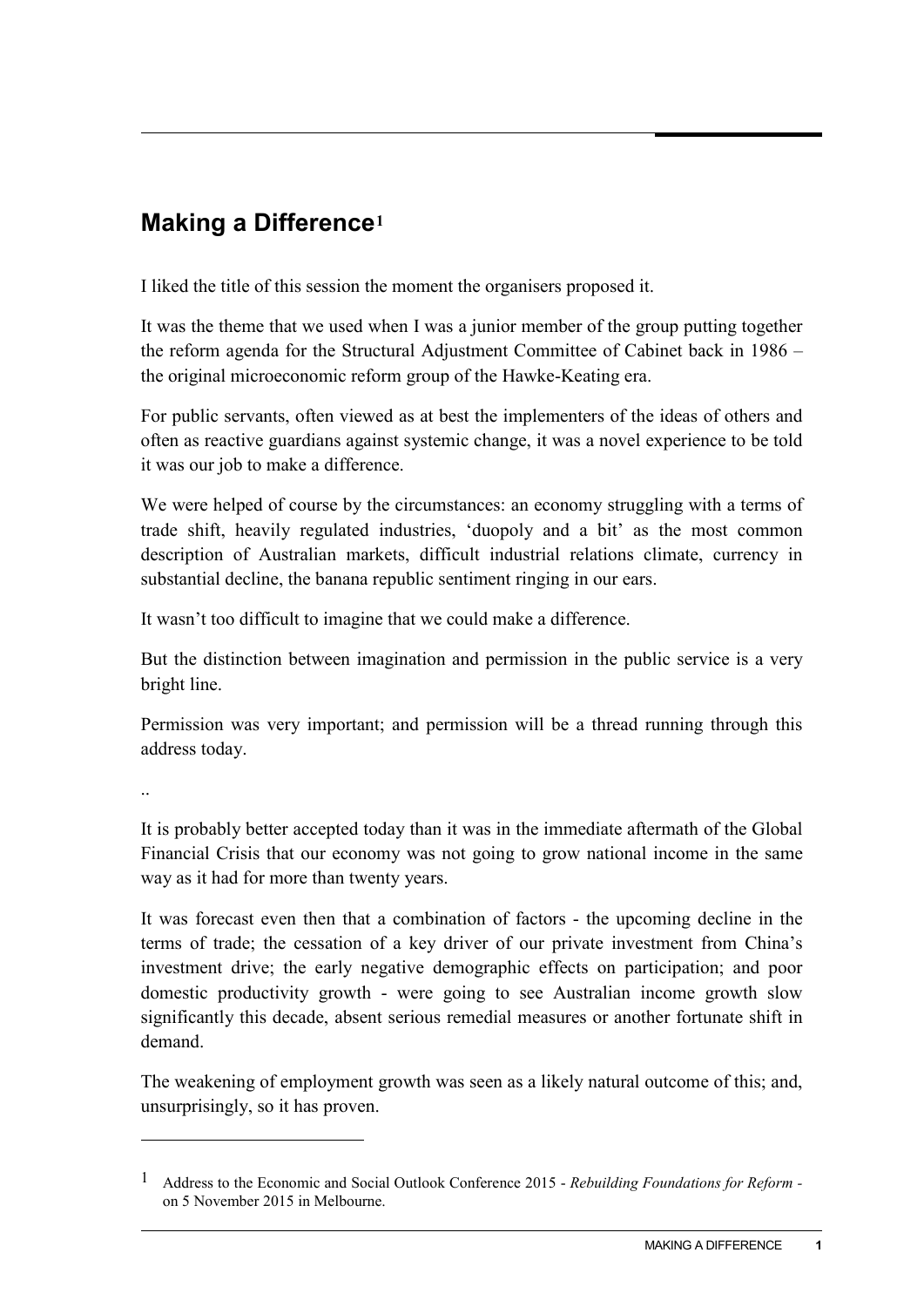At the time, and still today, much public focus was placed on the budget deficit.

Unfortunately, it was also quite predictable then that repair of the budget – desirable though it may have been in its own right – could not address this core problem of weak growth in income and employment, other than in the long term.

So, for the purposes of today's topic, what could make a difference in the more immediate term is structural reform.

The dirt-under-the-fingernails, messy stuff of altering incentives in favour of better productivity and higher participation, through two mechanisms:

- stronger investment, creating stronger employment
- reduced regulatory impedimenta.

Yet it is still questionable whether that simple message – focus on the micro economic stuff – has gained the wide acceptance needed to see it translate into actions.

Actions where it is important to know, but necessary still to accept, that some will win and some will lose.

And to ensure that we have a system where the social equity effects of this are sensibly addressed.

But overall to embrace it and allow productivity to lift.

Average - we celebrate now that labour productivity is back to average, over the current cycle - won't do it.

The ultimate expression of these two forces – new investment and the removal of regulatory impedimenta - for higher income growth is of course primarily in the hands of firms and their employees.

But to trigger it, government is a (perhaps the) most important enabler. Not just with rhetoric, but with actions.

..

What actions can make a difference?

Tax reform has already been mooted.

If well-designed, it certainly has the scope to alter incentives.

But there are many other targets today being cited for tax reform than incentive to invest.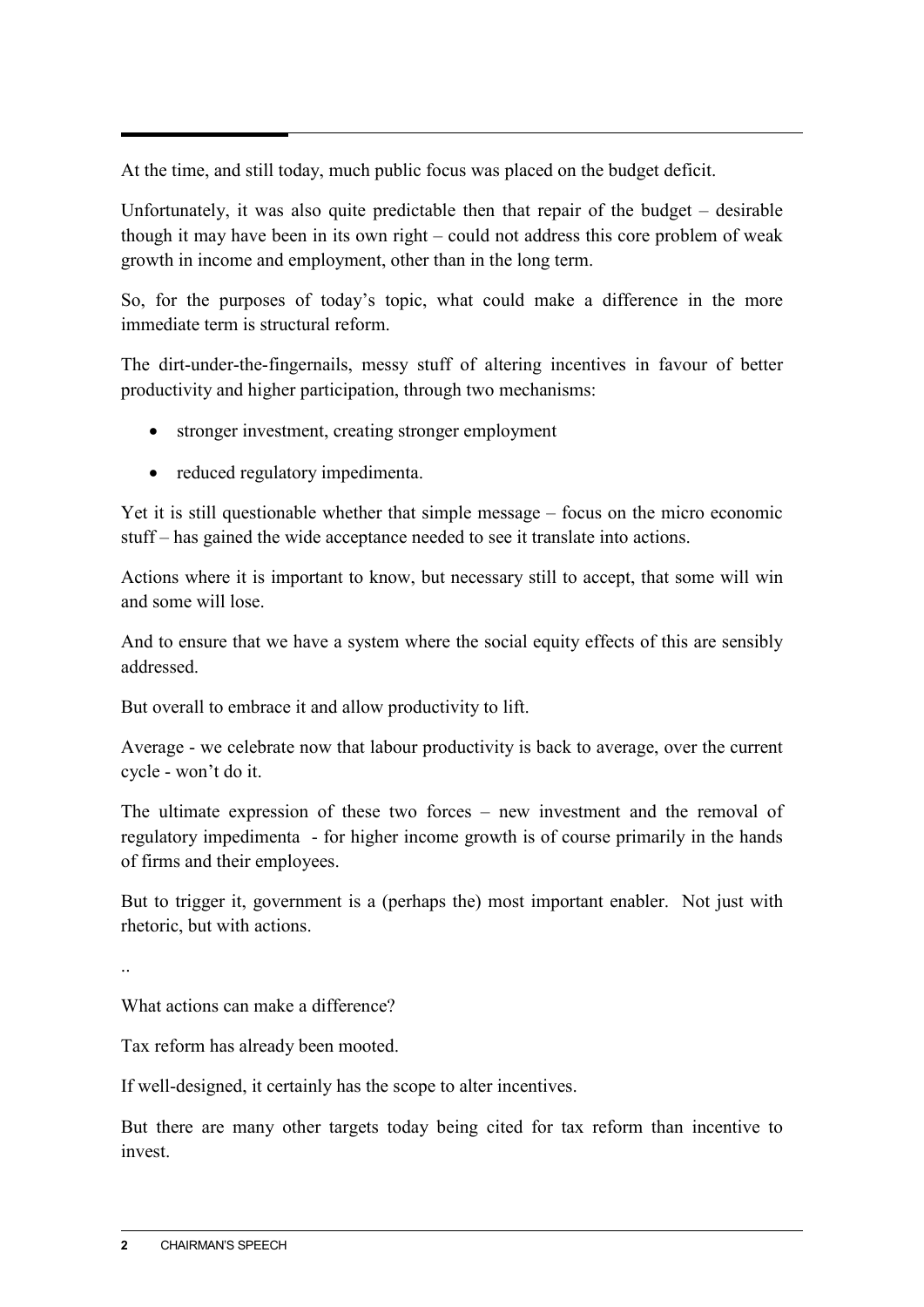If incentives shift were to be made the pre-eminent objective, two things should naturally follow.

First, actual analysis. And we should ask to see it. This is not a throw-away line.

We really should ask.

It should no more be good enough simply to attach the label 'investment enhancement' or 'productivity growth' to a reform, and expect to see it celebrated.

Second, we would change attitudes to tax reform. People would see us being more hard-headed and less wishful in assessing which incentives are most likely to motivate investment and so translate into genuine improvement in their national income.

To avoid being mistaken, I am not arguing here for the usual suspects of selected investment allowances or R&D tax incentives. These have not shifted the productivity or investment dial in the past.

Why would we revert to them, time and again, even though we can see so little effect?

Will it really make a difference this time?

Even with the purported riches of GST change spread out before us, we will always have limited scope, in time and money.

We are unlikely to hit multiple targets, effectively. So we should apply the objective of incentives shift and use what we may have wisely.

..

Staying with incentives established by government, it is not always the Commonwealth that should come under the microscope.

It seems reasonable to ask, if tax reform in the form of the GST is going to extend oncein-a-generation benefits to the States, as some have suggested, whether State-based policy and regulatory restrictions should not once again be on the table.

The States are the core owners of regulatory impedimenta that limits investment.

They can be incentivised again to become reformers, as they were back when national competition policy wrought a transformation of State regulation, by linking tax reform to regulation reform.

The Harper Review of national competition policy indicated:

'The top five issues raised most often in submissions to our Draft Report [were] misuse of market power, retail trading hours, road transport, planning and zoning, and supermarkets'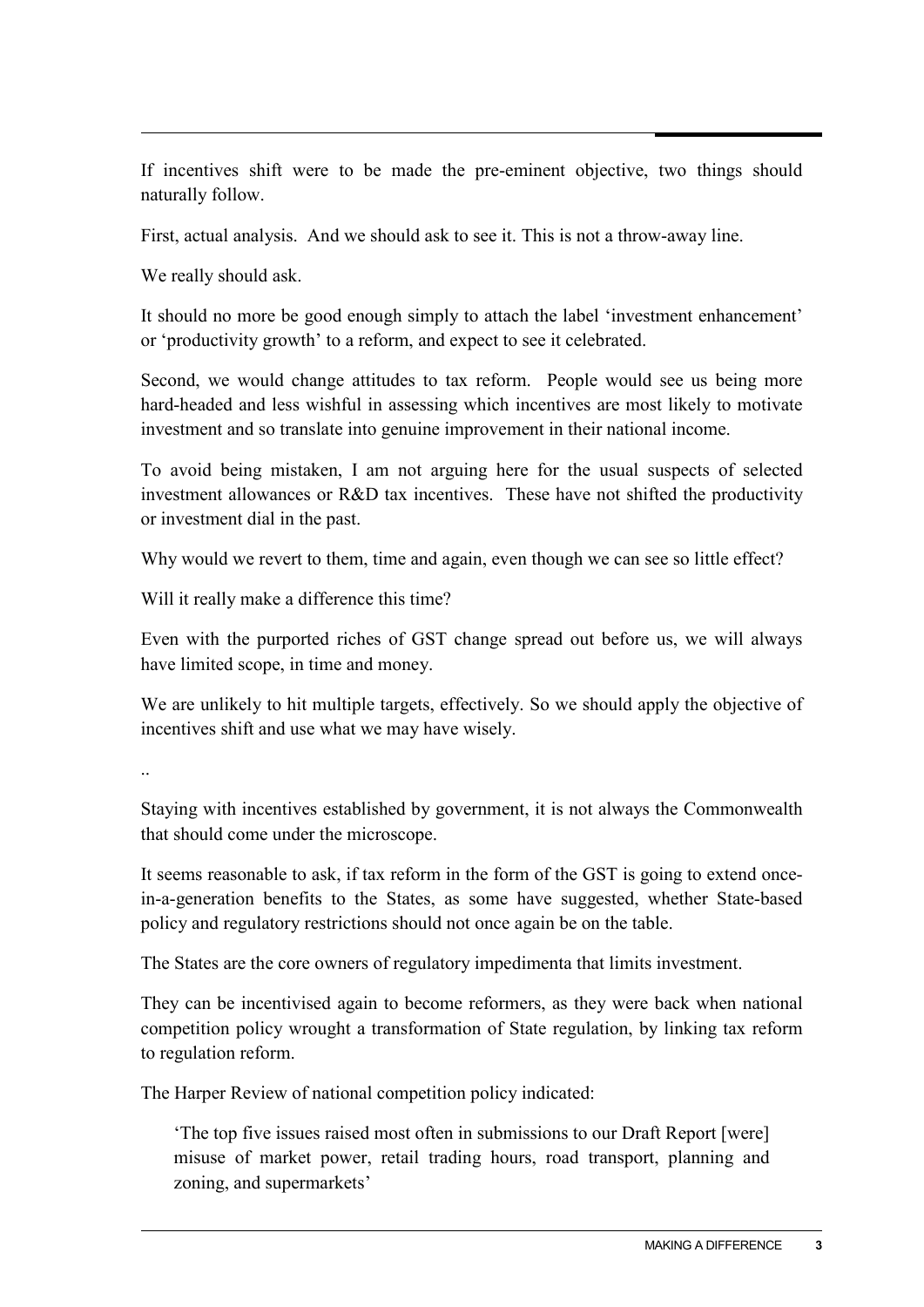And as a consequence, Harper recommended:

'The Panel recommends that other regulations restricting competition be reviewed by each jurisdiction, with particular priority given to regulations covering planning and zoning.'

Linkages like this are essential if we are to get decent bang for our buck out of tax reform. If you're going to do the dirt-under-the-fingernails stuff, and cop the criticism that goes with it, do it thoroughly.

Make it clear that this is not simply a fiscal balance exercise but about again  $-$  by embracing regulation reform - changing the incentives for investment, new opportunities and employment.

Emphasise those gains, back them with analysis (ask to see it).

And attitudes may well shift.

..

The Productivity Commission has published numerous reports that refer to the impact on investment of location-based or time-of-day-based planning restrictions, that impede business innovation and the prospect of additional employment.

In 2011, 2012, 2013, twice in 2014 and again (in Business Set-Up; the draft is public, although the report was recently completed) in 2015, we called for State based regulation reform.

The total response has been the sound of one hand clapping.

Probably, that's because it is so hard. And so messy. And so apparently remote from what really matters.

Except it is what really matters to small and medium sized enterprises (and tiny start-ups too) who can't afford to hire a lawyer or a retired town planner to navigate the maze and gain permission to invest.

Just permission.

And consequent on that, permission to employ more.

Surely if we are to offer once-in-a-generation tax reform, we should try to get once-in-ageneration regulation reform along with it?

Particularly when we know, five Productivity Commission reports in four years got next to no result and now the Harper Report is hanging in the balance, facing the same fate if you follow the odds.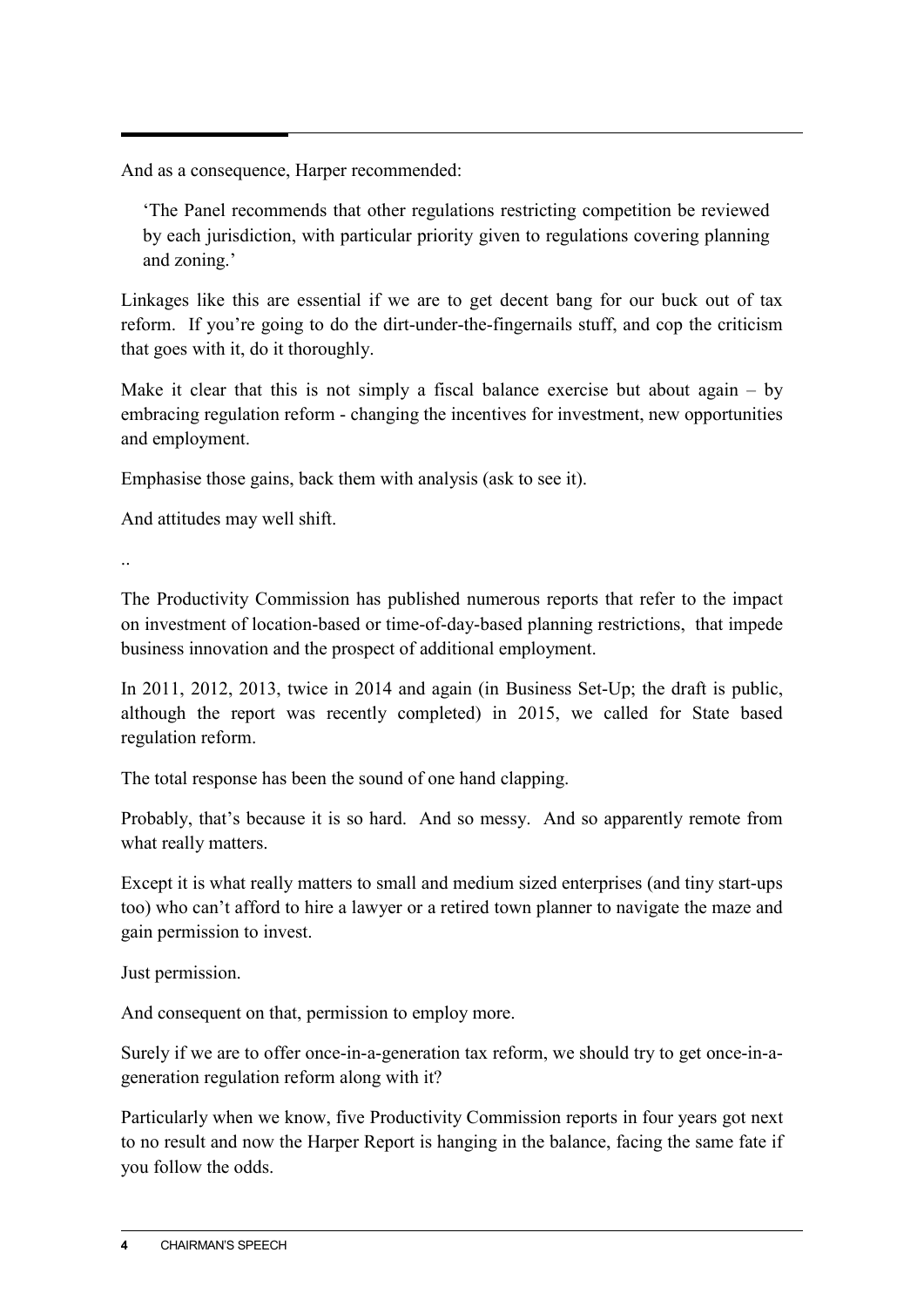We could make this a key selling point.

I won't run through all the examples in all the reports, many have become legend:

- restrictions on the location of aged care premises even though ageing in place (i.e. staying in your community) is accepted as essential to policy effectiveness
- restrictions on the location of big box warehouses, making for distribution issues and congestion in urban areas
- liquor licencing restrictions more about competitors than public safety
- continuing hilarious restrictions on selling wood heaters but not gas heaters, or outdoor lighting but not indoor lighting on Sundays

Reform should be about opportunity for investment, employment, innovation. It is a signal that risk-taking is welcome.

So States should welcome it.

And be asked to implement planning reform as part of these changes.

..

One of the key beneficiaries of planning reform will be innovators.

We are hearing a lot about upcoming innovation policy. It would be deeply desirable to see this extend to regulatory reform.

After all, innovation is not always the action of a research incubator on a university campus. Or a digital disruptor.

If you consider innovators as just as likely to be starting out in someone's garage, as certain celebrated Silicon Valley entities did, you'll see the link to local planning and zoning.

Adding to it, let's make another observation.

When innovation is being discussed, it's often referred to as occurring hot spots.

This observation arises often in the rhetoric but appears rarely in final policy design.

Innovation hot-spots are just that - spots. So there is something inherently local about them. So again local regulation will be relevant.

At the Productivity Commission, we accept that a focus on innovation is a relevant consideration when a nation is thinking of how to lift its capability to generate higher levels of national income.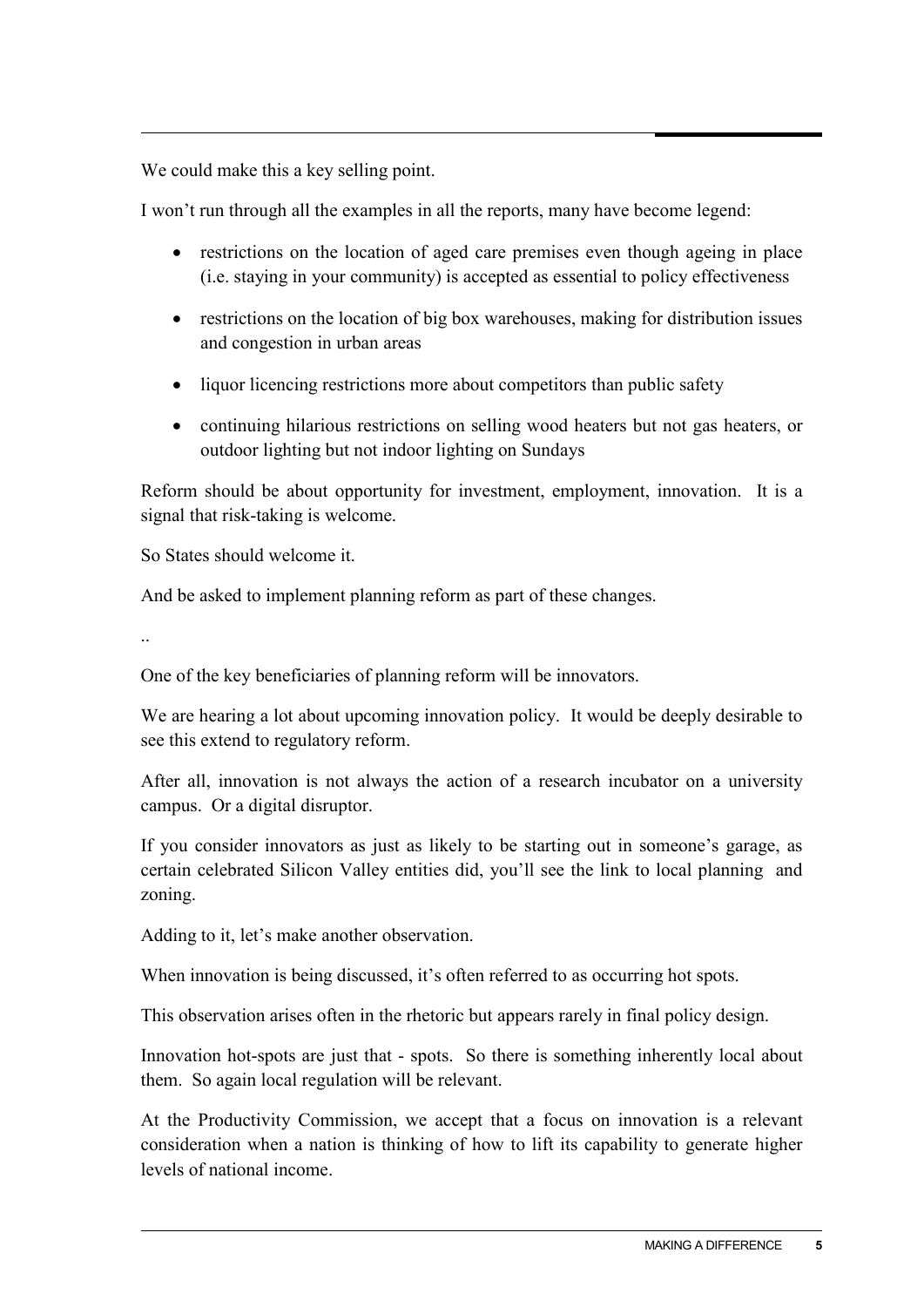As Australia should be, given the slow income growth outlook.

But we have some reservations about how this is done.

In some of the public debate, policy is proposed in the expectation that breakthroughs or highly creative thinking **must** be commercialised locally.

Clearly, it would be nice to be a market with sufficient scale and agglomeration of interacting entities – researcher, entrepreneur, investor, marketer, consumer – that all ideas can be commercialised here.

But this would be unrealistic.

There are very few national markets capable of taking **all** the ideas generated internally and turning them into commercial realities.

Another observation illustrates this: we can all see that the world today is made up of increasingly interconnected markets and investors.

Digital disruption facilitated by the Internet exemplifies this; but so do intra-industry international trade flows, cross-border finance markets and global value chains.

And so we should accept that it is self-defeating for idea-generators **not** to take advantage of the benefits of that interconnectedness.

Seeing some ideas go offshore is thus not inherently undesirable.

If our markets and population structure suit the innovation, then perhaps it is desirable that opportunity exists at home.

But we cannot and should not expect a benign hand of public policy to support all the ideas which continue to spin off our institutions and innovators.

..

The preceding remarks were to set a context, not to damn innovation policy.

So to take the thinking further, what is essential if we are to allow innovation to flourish and make a difference?

I could describe here quite a lot to do with effective market-oriented policy structures. I'm going instead to take that as understood. We cannot expect flourishing entrepreneurial researchers, or effective adaptors amongst small businesses, if we have poor fiscal and monetary policies.

But at the local level, where innovators live and we want them to flourish, the restrictive nature of regulation – not just planning and zoning, but **all** regulators facing off against **all** innovators – is a potential impediment.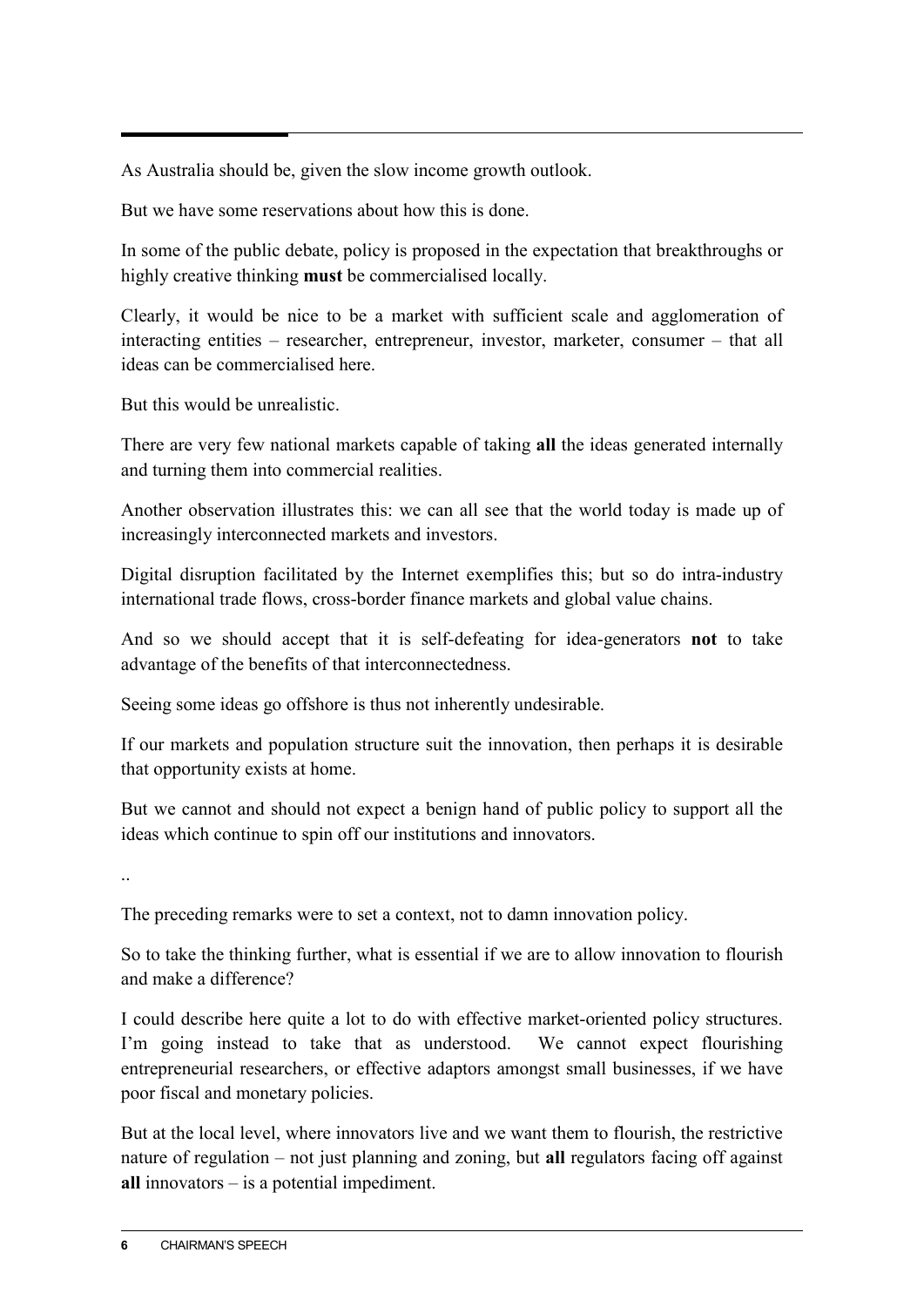To consider this, let's ask could we ever have expected Uber to have developed here first?

Facing differentiated taxi regulation between the States, over-investment in chronically regulated taxi plates, the potential interaction with the payments system, queries over application of employment laws and the question of GST, it is a daunting list.

What might off-set it is a culture of permission to have a go. You'll see I'm back to this permission thing, again.

These might not all be issues in reality. But who would know? How could you test it, as a nascent innovator?

Unless and until you can expect - *without thinking about it much at all* - to be permitted to try to make the idea work, the incentive structure is actually set against innovation.

This alone – the uncertainty of the regulator's response - must slow innovation.

Now it may that the field you are working in, as an innovator, is unregulated. Some still are.

But if it involves consumers, payments, investors, safety, environment, buildings, sounds, smells or day of operation, it's safer to assume it is regulated.

And if it is purchased by government or competes with it, it may be restricted as well as regulated.

So the culture of the regulator (and purchaser, in the case of government) is crucial to the innovator.

In informal exchanges with the Harper Inquiry last year, the Commission hypothesised about a new model, to provide all Australian regulators the right to make temporary exemptions from regulation for innovative business models.

This was **not** a right for every innovator to an exemption, but an opportunity to consider such.

But it would offer a significant culture shift across regulators, at no budgetary cost.

There's a first.

It would amount to permission from Ministers to regulators, to allow pioneer models to be trialled.

A generic change to all regulator models, Commonwealth and State.

Pretty much as we have done, generically, to require all regulators not to discriminate; or all regulators to support privacy.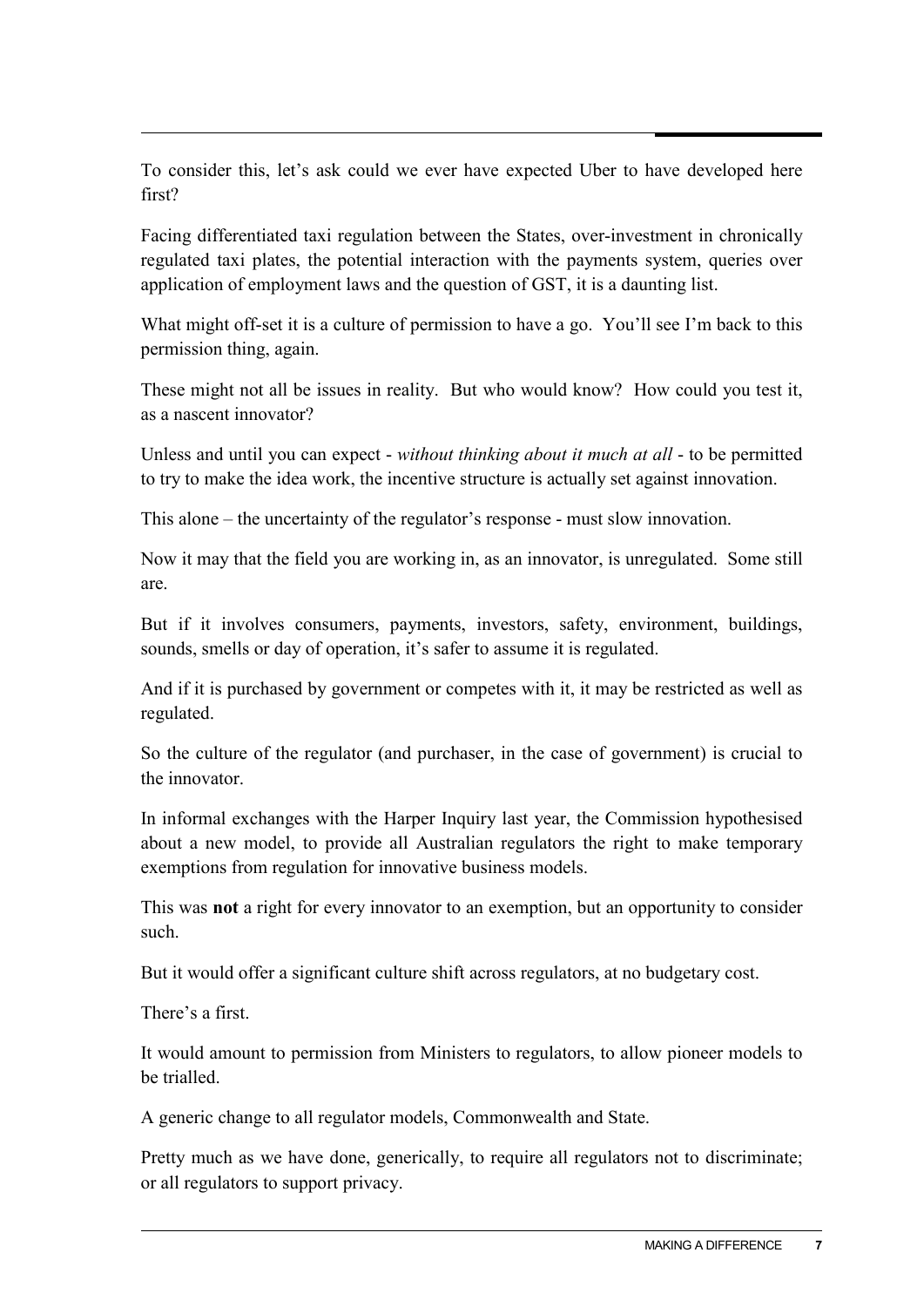But in this case, it would be all regulators to **consider** new delivery models, not immediately reject them if the laws are not designed with this breakthrough in mind.

And so an Uber-style innovation in the Australian environment might not fall at the first regulatory hurdle.

Today's black letter laws in most cases could not really have comprehended the kind of advances that big data analytics can create for service provision.

Uber, Airbnb, Gumtree, Airtasker and their ever-increasing equivalents are all mechanisms for allowing the aggregation and reuse of information on consumer needs and demands, to make a new market. One that disrupts old markets, for sure. But is in fact its own marketplace, based on data flows that did not exist or existed only in rudimentary form before being enabled by smart phones and data management.

And they are all, in the classic sense of the term, more efficient allocations of resources. Resources otherwise unused but invested in are now at work.

It seems likely that this type of innovation will continue for some time. The creation and deep analytics of big data is the principal characteristic of the digital age.

But only rarely in the historical record are the gains of innovation translated to productivity immediately or even self-evidently.

The advent of the electrical engine in the late 1800s was innovative, but simply adding it to a factory floor designed for steam didn't lift productivity. It took a generation - thirty years – before revised factory lay-outs with the use of lots of small electric motors resulted in the startling productivity gains of the second industrial revolution.

Likewise, the gains from aggregating information, analysing it and offering it to consumers as new services will take time to learn.

But it is only limited by the absence of data itself, not by technology.

Stretching the analogy, we now have the data motor but where do we put it to maximise the gain?

We should prepare our regulators with the discretionary ability to allow new models to develop.

Otherwise, there will be at least two adverse consequences:

- First we will surely send more ideas offshore.
- Second we will be late to the party in adopting the innovations of others.

This second point is arguably more important than the first.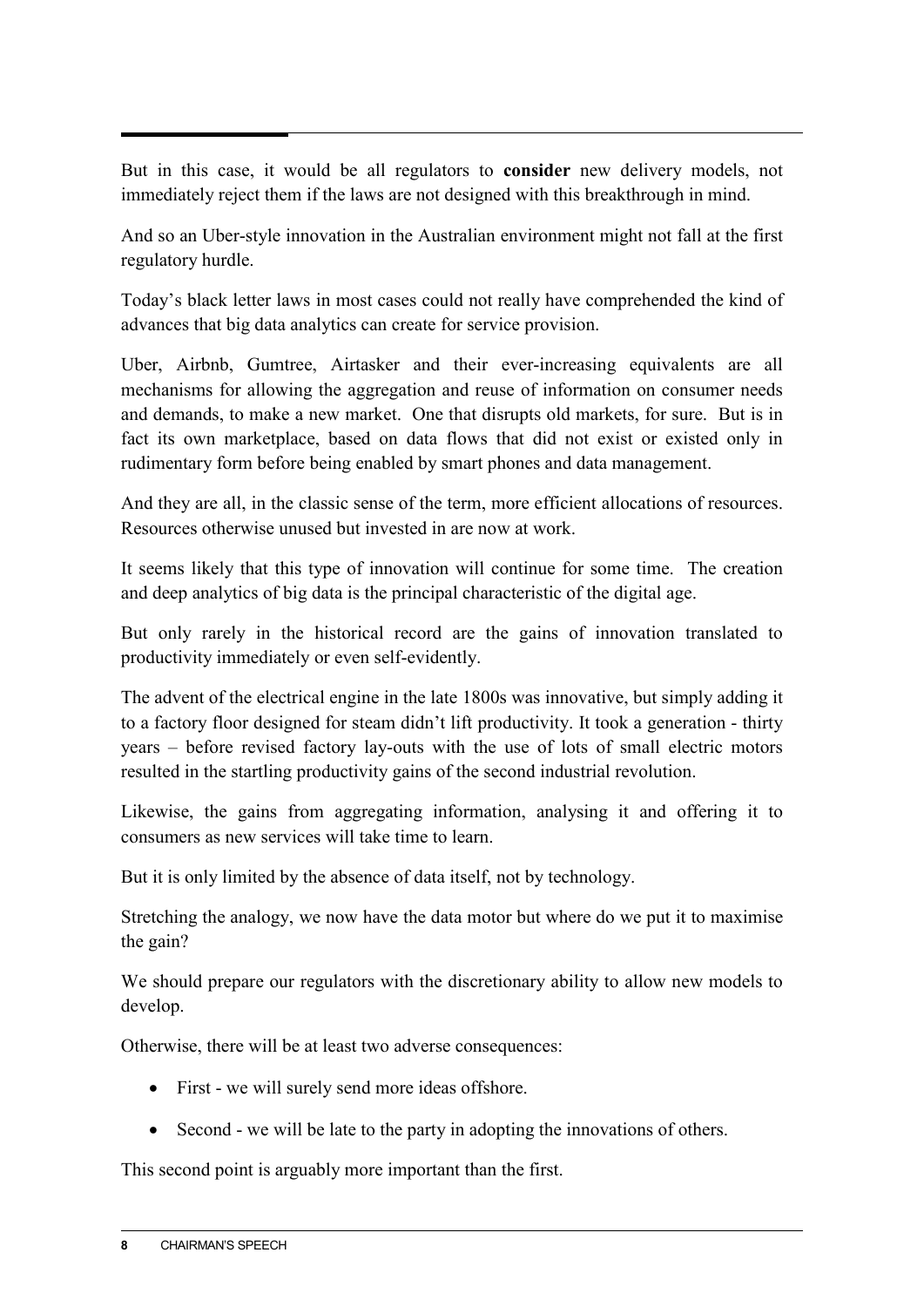Very few businesses, here or overseas, are genuine innovators.

Maybe 1 or 2 per cent in this country, and higher in the US but still small. Again, we have the data to show this.

We want more, for sure, but even at 5% (a huge leap) that leaves 95% to take up the role of adaptors, and preferably rapid ones at that.

The gains to rapid adaptation across the economy are likely to exceed the gains of extra innovators.

Or more worryingly, the impediments to it are going to cost us much more.

That's again not to damn innovators, but simply to recognise reality.

This adaptation may be defensive or offensive but it generally involves efforts to act more efficiently, which means better resource allocation, higher productivity, improved income and a stronger economy.

This was Australia's experience in the 1990s as the introduction of much higher levels of international exposure and domestic competition policy pressed businesses to grow, adapt, or get out.

Employment levels shifted in particular industries but grew overall and productivity outperformed the long run average.

The net benefits of this are established to most people's satisfaction these days – although they were once highly disputed – and are still with us.

So action to ensure the bulk of businesses are **exposed to** innovation and do adapt – whether it is domestically-generated innovation or foreign – is a tool for better resource allocation in the same way as trade and competition policy were in the 80s and 90s.

My point in differentiating the two groups is to allow some recognition, seemingly missing in the innovation policy debate, that the rapidity of adaptation is what will affect the bulk of the economy and so it is there that much of the policy effort should lie.

This is where it will help greatly if regulators are **given permission to expose** industries to adaptation.

This will again require joint comprehension and action by State and Commonwealth acting together.

..

Finally, some governments against which we might benchmark ourselves – NZ and Singapore, for example - are utilising entrepreneurialism as a closer policy proxy for innovation than traditional measures.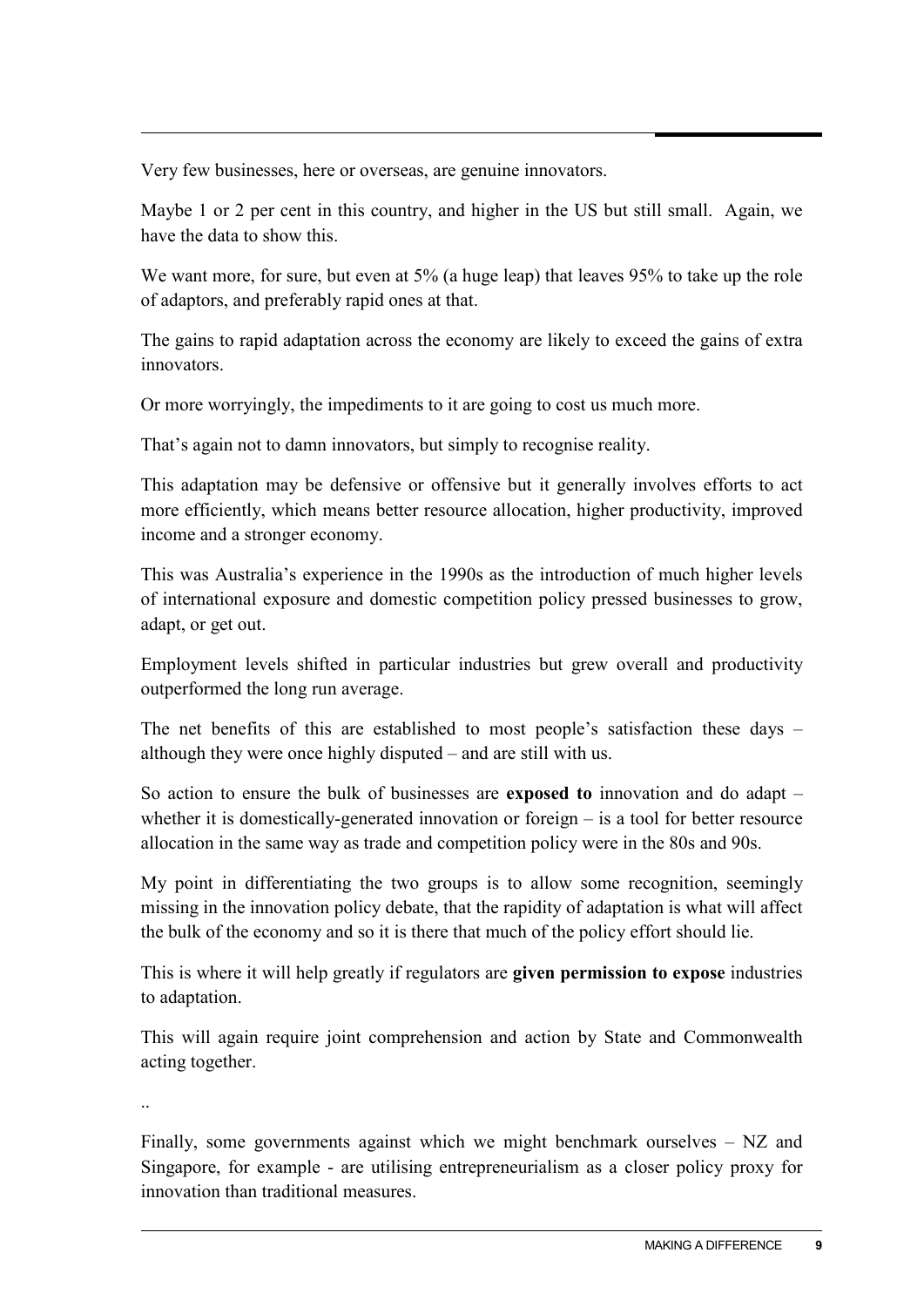The desire to see commercial take-up of ideas appears to be at the centre of this thinking.

This move to consider culture and conditions that might foster investment in breakthroughs may be a positive sign.

It is certainly avoiding Einstein's definition of insanity: repeating the same tax policy shifts time and again, while expecting a different result.

If a culture of entrepreneurial activity is the target, how might policy discern effective actions?

Entrepreneurs are likely to benefit from lifting planning restrictions on investment; and also should gain from a positive operating environment if regulators are given permission to act with judgment towards new business models.

And, although I have made a number of references to digital disruptors, both these changes have the added advantage that they are generic.

That is, analogue disruptors are also welcome to try.

And thus these changes will be of benefit to the 95%, as well.

Beyond that, one factor stands out in relation to innovation and entrepreneurial ecosystems. I mentioned it earlier. These hot spots are just that – spots. They are local in nature.

In turn, this suggests more attention should be given to local factors rather than centrally-driven policies approaches.

Some of the favoured examples of entrepreneurial engagement with government (noting there are many successful examples that do not exhibit signs of any engagement with government, other than indirectly) appear to be vested with local characteristics and strong location-based networks: Silicon Valley, Cambridge, Singapore, Tel Aviv, etc.

Consistent with this, the OECD in its work on innovation leadership has noted:

'Local governments…are often best-placed to identify the specific needs of potential entrepreneurs.'

This does not readily translate to the model of local government in Australia. Take it instead to mean local institutions.

Selected local institutions might thus be useful as preferred observers or advisers on the rise of networks or ecosystems, and act as the natural first place of contact.

The public policy needs of such networks, if any, may not involve money. I've already noted at length regulators and planning laws.